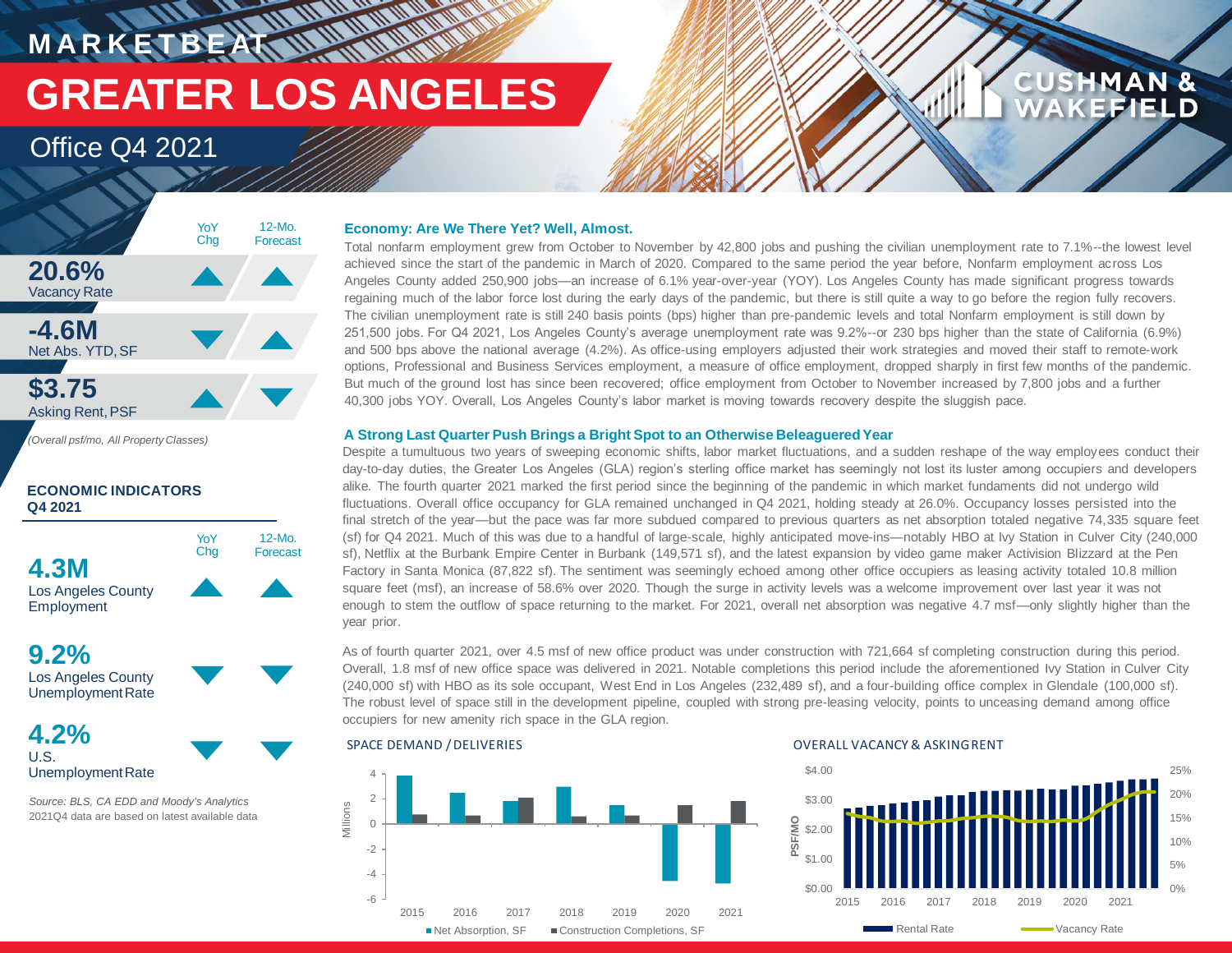# **MARKETBEAT IN WAITING** GREATER LOS ANGELES Office Q4 2021

The Coronavirus pandemic has been a consistent pain point for the GLA office market over the last two years with the region chronically struggling each quarter to match the heights of activity achieved in quarters past. As the market entered the final stretch of 2021, hope for a return to in-person work sprang anew as office occupiers waiting and watching on the sidelines committed to moving into new space. In Q4 2021, over 10.8 msf of leasing activity was recorded during the period with 2.4 msf taking place in Class A product. Technology and entertainment—two sectors deeply ingrained in the GLA region—were far and away the biggest drivers of activity at the end of 2021. Santa Monica-based Riot Games was the talk of the town in early December with the signing of a 10-year 200,000 sf lease at West Edge—not too far from their headquarters. But the League of Legends developer wasn't done as the game maker signed two more leases in the fourth quarter: another 80.426 sf at West Edge and an additional 133,436 sf of office space at Lantana South off Exposition Blvd in Santa Monica. Riot Games was far from the only mover and shaker in the fourth quarter; apparel retailer Forever 21 leased 150,869 sf in Downtown LA's Fashion District, while the LA Chargers NFL team took down 145,000 sf of office space in El Segundo as part of their new headquarters and training camp. West Los Angeles—or "Silicon Beach"—was once again where leasing activity was at its strongest. Over 4.2 msf of leasing activity took place in the tech-favored market—making up 38.9% of the regional leasing activity for 2021. Additionally, Class A product was the most favored among lessees in West LA as the amenity rich assets captured nearly a third of the leasing activity for Silicon Beach this year. Q4 2021 marked the first quarter since the beginning of the pandemic in which the amount of sublease space in the market decreased quarter-over-quarter. From third to fourth quarter, sublease space in GLA dropped from 7.5 msf to 3.7 msf. This was due to a number of factors such as space being delisted as occupiers returned to in-person work, space being relisted by landlords as direct as previous occupiers moved out, and smaller occupiers snapping up space at a discount.

### **Moderate Fluctuations Persist in Asking Lease Rates Across All Markets**

Despite the ever-shifting market demands for office space amid the pandemic, landlords have been emboldened by the uptick in occupier interest in the later-half of 2021 and thus have steadily raised average asking rates in the region. As of Q4 2021, the average asking rate for office space in GLA was \$3.75 per square foot per month (psf/mo)—a modest \$0.03 increase over the previous quarter. Year-over-year, average asking lease rates are 3.6% higher than they were the same period the year prior. Class A product continues to be a highly sought-after commodity among occupiers—particularly for the amenities and concessions currently on offer—and has pushed asking rates for these buildings to \$4.05 psf/mo for the region. Like their counterparts, asking rates were 4.4% higher compared to last year. West LA has garnered the most attention from occupiers in the region and this interest can be gleaned via the market's average asking lease rates for office space. Asking lease rates for Class A office space in LA West totaled \$5.34 psf/mo—the highest in the region—and an average of \$5.10 psf/mo overall for the quarter.

### **Outlook**

- Full Return to the Office Is Still a Ways Off: The sudden rise of the Omicron variant has caused some businesses to rethink returning to the office. According to Kastle Systems, which measures office occupancy by keycard a swipes, office occupancy in LA reached 39.8% in early December but plummeted to 17.5% due to a combination of the year-end holidays and the spread of Omicron.
- Job Recovery Continues in LA: Job growth is expected to continue well into 2022 at a measured pace. LA County added back 250,900 jobs year-over-year with many analysts predicting a return to pre-pandemic employment by mid-As employees return to in-person work, leasing activity is expected to match or exceed pre-pandemic levels by the latter half of 2023.
- Quality Over Quantity: Occupiers in the market for new space frequently flocked to high-quality Class A product throughout the GLA region. Major players in the regional tech and media scene were responsible for some of the lease transactions of the year—many of which netted amenity-rich build-to-suit projects and creative office campuses.
- Market Trajectory: As expected, vacancy was flat from Q3 2021 to Q4 2021. Though Omicron has introduced yet more challenges for the LA office market, it is unlikely vacancy will rise at the rate witnessed from 2020 through Moreover, additional construction deliveries and consistent demand from market movers in the tech and media sphere will likely continue to drive activity in the early months of 2022 and beyond.

### **DIRECT VS. SUBLEASE SPACE AVAILABLE COMPARISON**

**CUSHMAN &** 



### **SUBMARKET ASKING RENT**

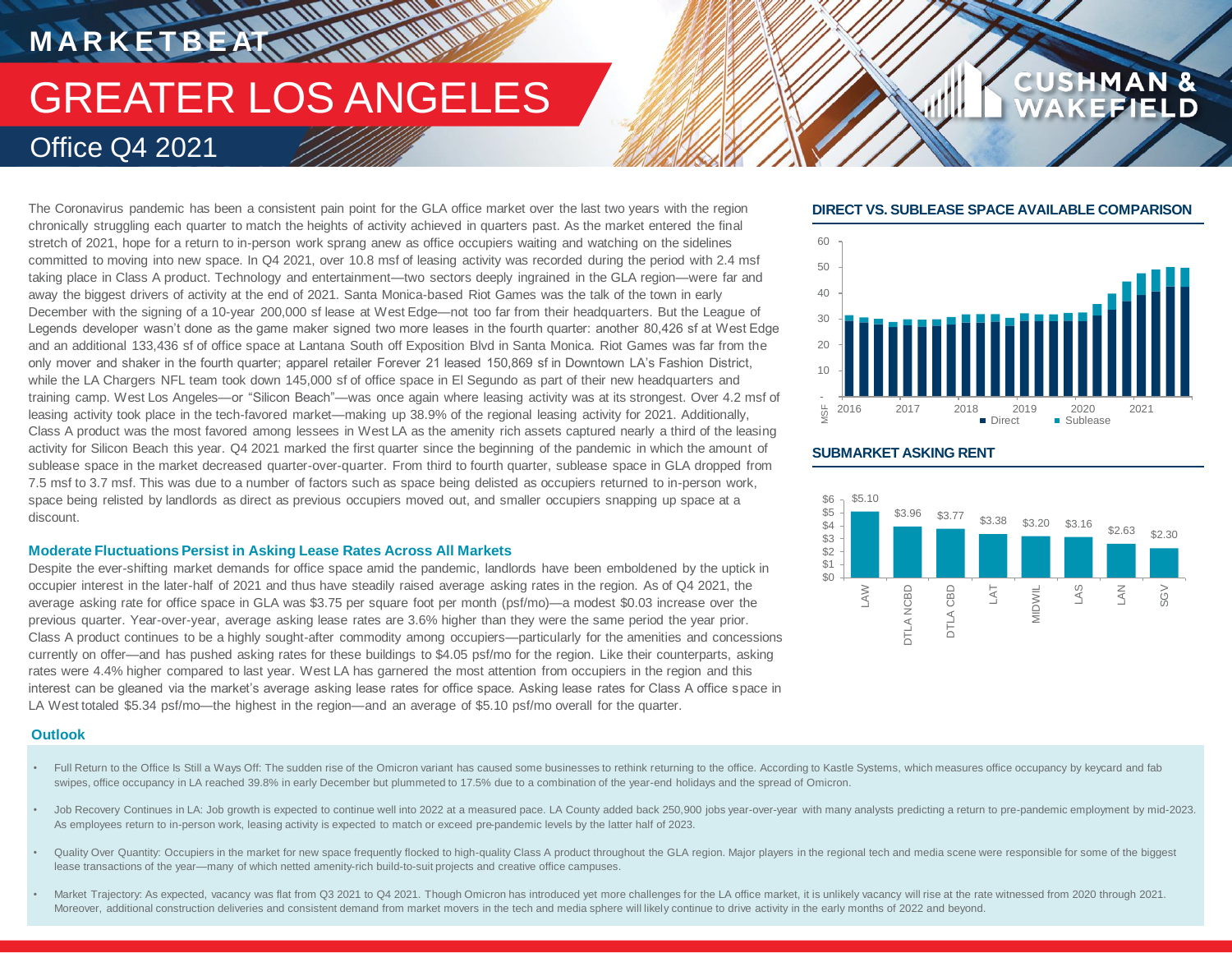### **LOS ANGELES DOWNTOWN (CBD)**

**M A R K E T B E AT**

For the fourth quarter in a row, occupancy decreased in the heart of LA, with 247,828 sf of newly vacant space in Q4 2021. The overall vacancy rate in the CBD increased to 25%—a 170 bps rise from the previous quarter and 250 bps higher than Q4 of last year. The uncertain direction of the pandemic lockdown policies has pushed lessees to downsize their office space with an additional 66,743 sf of vacant sublease space added quarter-over-quarter. Q4 2021 has continued the narrative of underachievement from the year, but there were still some highpoints as gleaned by the leasing activity and rising lease rates. The law firm of White & Case renewed and expanded their lease as they added 25,531 sf to their already 61,007 sf office space at City National Plaza. The clothing brand Johnny Was signed a new lease (31,153 sf) at 712 S Olive St. Demand remained for Downtown LA's high-rises as overall leasing activity was identical to the previous quarter and year. YTD leasing activity for the CBD came to 528,663 sf—almost equal to the year prior—but still far from the lofty levels of activity achieved before the pandemic. Rents in the CBD continue to faintly rise as the average asking rate increased by 0.20% quarter-over-quarter to \$3.77 psf/mo in Q4 2021. The asking lease rate for Class A products also rose to \$3.90 psf/mo—a minimal increase of 0.23% from Q3 and 0.52% from Q4 2020. The constant rise in asking rates can be attributed by landlords opting to improve concession and amenities to establish the benefits of the office compared to working from home.

**HANNING MARK** 

#### Overall Rental vs. Vacancy Rate CENTRAL BUSINESS DISTRICT



**CUS** 

### **LOS ANGELES DOWNTOWN (NON-CBD)**

What seemed to be a down year for the Non-CBD has become quite the opposite, as the Non-CBD drove most of Q4 2021's leasing activity for Downtown Los Angeles. For the first time in six quarters, the Non-CBD area had six-digit overall leasing activity totaling 385,855 sf in Q4 2021. Office leasing activity YTD totaled 585,059 sf—which was a 107% increase from the same period the year prior, but still a 54% decrease when compared to Q4 2019. Clothing brands Forever 21 and Adidas signed new leases for 150,869 sf and 106,303 sf, respectively, at California Market Center. This recommitment to the Fashion District led the way for the improvement in leasing activity compared to 2020. The wave of new leases will not affect occupancy for some time, and thus the vacancy rate grew to 29.9% or a 60-bps increase. Even though leasing activity improved and there was positive absorption (61,503 sf), the overall asking lease rates continued to decrease from the previous quarter from \$3.97 psf/mo to \$3.96 psf/mo. Rates in DTLA's Non-CBD are however still higher than the previous YOY rate of \$3.91 psf/mo and pre-pandemic high of \$3.68 psf/mo in Q4 2019. Rates for Class A space also decreased slightly from \$4.67 psf/mo to \$4.63 psf/mo but could be influenced with the expected delivery of the 1.3 msf of office space from California Market Center.

### **MID-WILSHIRE**

The Mid-Wilshire market is comprised of Hollywood, Mid-Wilshire, and Park Mile and contains 13.0 msf of office inventory. While there was an unusual decline in vacancy in Q3 2021, the overall vacancy rate rose for Mid-Wilshire from 29.1% to 29.8% from Q3 2021 to Q4 2021. This resulted in 72,967 sf of negative net absorption for Q4 2021 and an overall net absorption of negative 177,850 sf for 2021. Hollywood was the only submarket in Mid-Wilshire—at 51,594 sf—to have an overall positive absorption in 2021. Furthermore, Hollywood was the most active of the Mid-Wilshire submarkets this quarter with 54,979 sf leased in Q4 2021. FazeClan, a professional esports organization, made up most of this leasing activity with the signing of a new sublease space (33,173 sf) at 720 Cahuenga Blvd. The other two submarkets' leasing activity consisted mostly of renewals as highlighted by Bftv, LLC's renewal of 13,886 sf at 3550 Wilshire Blvd. The overall asking rental rates continue to rise ever so slightly from \$3.17 psf/mo in Q3 2021 to \$3.20 psf/mo in Q4 2021.



Overall Rental vs. Vacancy Rate MID-WILSHIRE

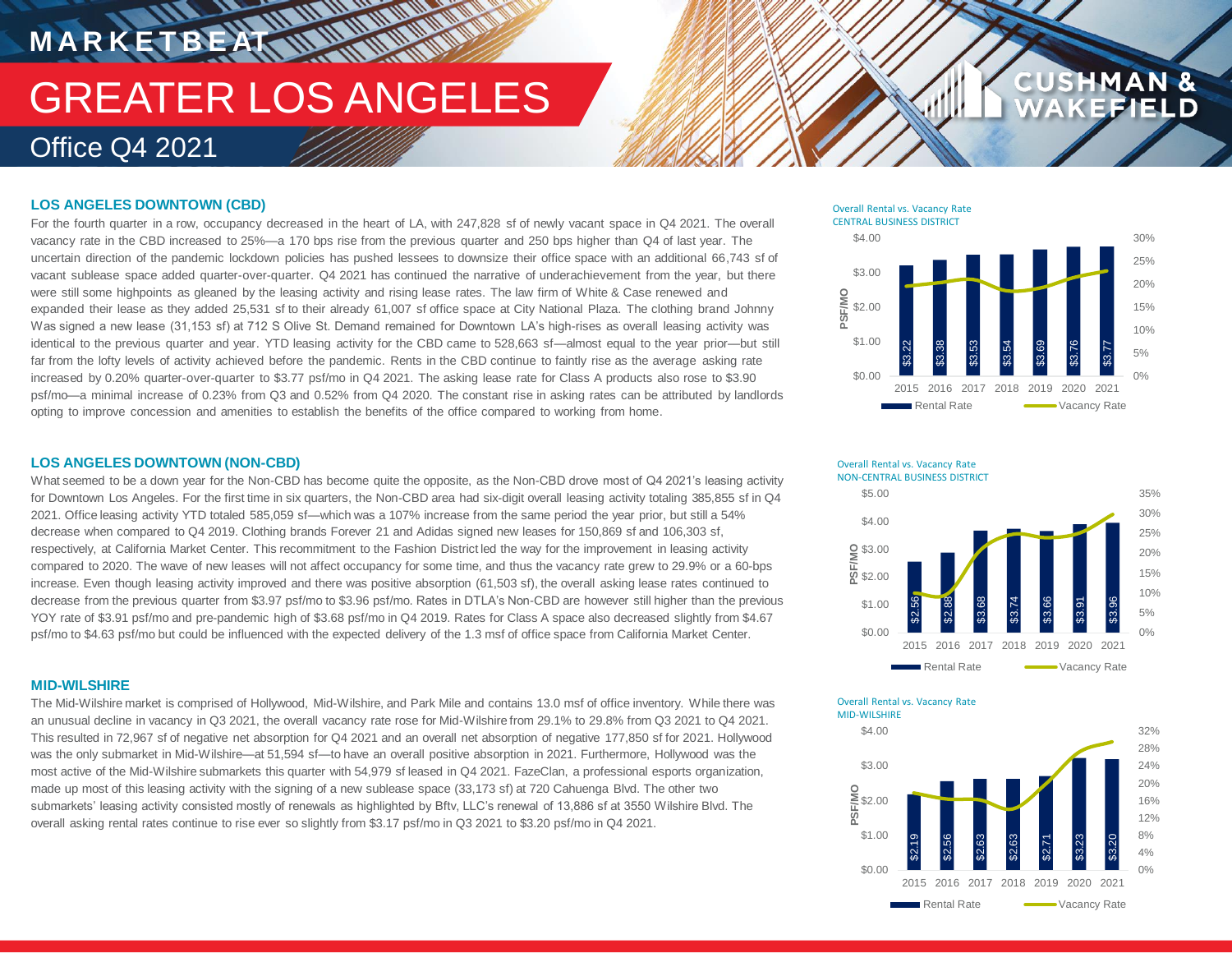**THE ALL AND THE REAL** 

### **LOS ANGELES NORTH**

**M A R K E T B E AT**

LA North reported significant growth in leasing activity year-to-date (YTD), transacting 1.9 msf, an increase of nearly 20% compared to 2020. In Q4 2021, LA North had 601k sf of new activity, a 16.2% increase over the previous quarter. Consistent growth in leasing over the past year demonstrated that occupiers were increasingly interested in acquiring office space in LA North. Sherman Oaks and Encino led the region with 384k sf and 122k sf in leasing activity, respectively. The quarter's largest transaction occurred in the Warner Center submarket due to a key move out from Great American Group (24,689 sf). Net absorption had the most significant increase out of all market fundamentals, boasting a 130% increase quarter-over-quarter (QoQ), bringing Q4 2021 to 63k sf. This dramatic increase impacted yearly statistics as year-over-year (YoY) net absorption increased by 39%. Leading submarkets for LA North absorption were Warner Center with 47k sf and Encino with 32k sf. The rise in net absorption and leasing activity resulted in a 3.7% decrease in the overall vacancy rate QoQ, from 16.4% in Q3 2021 to 15.7% in Q4 2021. Inventory was stagnant with no new deliveries and no projects under construction in the fourth quarter. Overall asking rents remained unchanged QoQ but realized a 1.2% increase YoY. Although market statistics showed relatively high growth, YTD net absorption totals were not significantly affected by fourth quarter performance, totaling negative 435k sf in occupancy losses.

### **LOS ANGELES SAN GABRIEL VALLEY**

Activity in LA's San Gabriel Valley (SGV) has been moving in an upward trajectory for three consecutive quarters and this momentum was carried into the final stretch of the year. Overall leasing activity was modest compared to other key markets in the core of GLA, but a litany of deals under 10,000 sf in the fourth quarter kept SGV in the black for the period and the year. Fourth quarter leasing activity totaled 68,325 sf brining the SGV's total for the year to 445,487 sf. More than 39% of the quarterly activity took place in the Pomona/San Dimas submarket while the 210 Corridor made up the lion's share of the annual activity in 2021. Coupled with lower asking lease rates compared to neighboring markets, the SGV netted 19,775 sf in positive net absorption for Q4 2021. For the year, the SGV was the only market in all of GLA to achieve positive net absorption—ending the year at respectable 181,088 sf. Overall vacancy for the market dropped 60 bps QOQ to 10.4% and 150 bps from the year prior. This not only positions the SGV as one of the region's tightest office markets, but also the only market thus far to have vacancy to surpass pre-pandemic levels (10.6% in Q1 2020). Asking lease rates were mostly unchanged QOQ with overall rates falling a miniscule \$0.01 psf/mo from Q3 2021. Compared to last year, rates have fallen a further \$0.04 psf/mo. Class A space fared slightly better with asking rates for quality space bumping up by \$0.03 psf/mo between Q3 2021 and Q4 2021. Though compared to the same period in 2020, Class A rates had fallen by \$0.03 psf/mo. With many employees still working from home, suburban markets such as the SGV may prove to be popular among occupiers who wish to locate closer to those uncomfortable with long commutes back to the office post-COVID.

### **LOS ANGELES SOUTH**

LA's South Bay region has become a new favorite destination in the last few years among technology and aerospace firms, but the market continues to struggle in the wake of the Coronavirus pandemic. Despite strong leasing activity fueled by these firms, overall vacancy decreased by a miniscule 10 bps QOQ. Conditions haven't improved much in the last twelve months as vacancy in the South Bay is 460 bps higher than the same period the year before. Vacant sublease space—a pain point for the market since the onset of the pandemic—decreased slightly by 63,627 sf QOQ as firms withdrew some of their listings as employees returned to the office. Leasing activity was strong in the final months of 2021, totaling 269,026 sf for Q4 2021 and 1.9 msf for the year. More than half of the activity that took place in the fourth quarter can be attributed to the LA Chargers NFL team inking a 145,000-sf deal in El Segundo. In addition, the South Bay's activity for the year was the second highest in the GLA region (behind LA West) and accounted for 17.4% of the regional activity. Though a strong finish to year marred with constant disruption from COVID-19, a lack of notable move-ins at year-end failed to offset much of the space returning to the market. As a result, net absorption was negative 158,743 sf in Q4 2021 and further negative 716,938 sf for the year. On the investment front, South Bay was home to two of the largest sales transactions for the quarter: the sale of South Bay Center from Blackstone to the Ruth Group for \$41.2M (\$196 psf) and The Knox building which was sold by Wilshire Capital Partners to REDA for \$27.5M (\$254 psf). The Standard Works Campus, a 60,000-sf Class B office development in El Segundo, remains the only project still in development in the market. The project is expected to be completed by the end of Q1 2022.

#### **Overall Rental vs. Vacancy Rate** LOS ANGELES NORTH



**CUS** 



#### **Overall Rental vs. Vacancy Rate** LOS ANGELES SOUTH

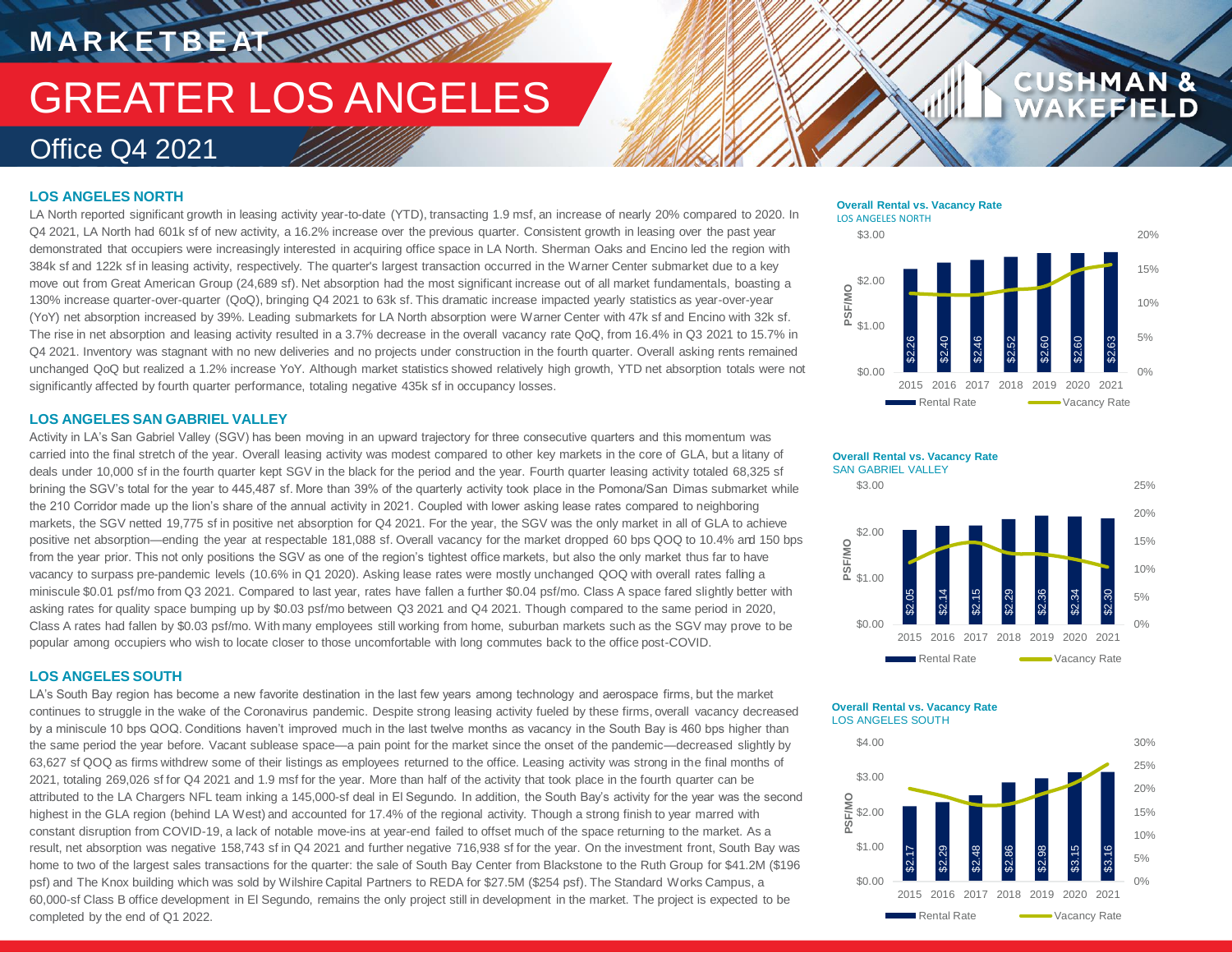**MANARA** 

### **LOS ANGELES TRI-CITIES**

**M A R K E T B E AT**

Tri-Cities was not spared the wrath of the Coronavirus pandemic, placing undue pressure on office fundamentals across Glendale, Pasadena, and Burbank. This trend persisted in the fourth quarter of 2021 as the total amount of vacant square feet (sf) climbed quarter-over-quarter (QOQ) by 151,042 sf. As a result, the overall vacancy rate increased 50 basis points (bps) to 17.1% from Q3 2021 to Q4 2021. Compared to the same period the year prior, overall vacancy has risen by 180 bps. The regional office market has faced an unrelenting string of challenges throughout the year as the emergence of both the delta and omicron variants of the virus further dampened employer plans to re-occupy space in the final months of the year. In spite of this, many tech and entertainment focused firms felt emboldened enough to move forward on some expansion plans, evidenced by the 269,026 sf of leasing activity that took place in Tri-Cities in the fourth quarter. This also brought the market's total activity for 2021 to over 1.9 million square feet (msf)—making Tri-Cities the second most active market this year. Net absorption was positive 57,153 sf in the fourth quarter thanks to a handful of notable move-ins—particularly Netflix (140,000 sf) at 2300 W Empire Ave and Property Insights (16,500 sf) at 600 N Brand Blvd. Both move-ins were a significant get at the end of the year for Tri-Cities but did little to offset occupancy losses incurred over the last twelve months, putting year-to-date (YTD) net absorption at negative 335,464 sf. Overall asking lease rates remained mostly unchanged from the third quarter, averaging \$3.38 per square foot monthly (psf/mo), increasing only \$0.02 QOQ. Class A space fared similarly with average asking rates increasing \$0.01 psf/mo from last quarter to \$3.51 psf/mo. Though occupier fundamentals have lagged with each consecutive quarter, investment activity continues to shine brightly in the Tri-Cities market. The city of Burbank secured the second largest sales transaction by sf in the fourth quarter with Pacshore Partners inking a deal to buy the Legacy Media Tower (143,421 sf) for \$90 million, or \$638 psf. Construction completions were light in the fourth quarter with only one project, a 100,000-sf industrial conversion in Glendale, delivering. Despite this, 1.3 msf of new office space is still in the pipeline with many of the new builds expected to hit the market throughout 2022.

### **LOS ANGELES WEST**

With the close of another year, Los Angeles West has once again solidified its place as the dominate driving force for leasing in the Greater Los Angeles (GLA) region. In the fourth quarter alone, leasing activity totaled over 1.3 million square feet (msf)—or 40% of the overall activity across GLA. This represents a 157% increase compared to Q4 2020, bringing 2021 YTD leasing activity to an 82.5% increase over 2020. Most of the leasing velocity was concentrated in the second half of the year, totaling 2.6 msf, and reminiscent of pre-pandemic activity levels. The submarkets that captured the lion's share of fourth quarter transactions were known hubs for the tech and media industries—particularly Santa Monica, West Los Angeles, and Culver City. These markets in particular accounted for some of the largest deals of the quarter with techoriented industries leading the charge. Riot Games, maker of the extremely lucrative League of Legends video game franchise, signed three leases in the fourth quarter (two direct and one sublease) totaling more than 400k SF of new office space across West Los Angeles and Santa Monica. This brings Riot's already impressive footprint to nearly 1 MSF of office space regionally and has positioned Riot as one the largest video game companies by occupied sf. Thanks to a handful of high-profile move-ins in the fourth quarter from HBO in Culver City and Activision Blizzard in Santa Monica, net absorption was positive 177k sf, ending a six-consecutive quarter streak of occupancy losses. However, strong quarterly performance didn't significantly impact year-to-date (YTD) statistics as total net absorption for 2021 was negative 2.4 msf. Quarter-over-quarter, the market vacancy rate increased from 18.8% to 19.3%. The increase in vacant product can be traced to the addition of over 622k sf of newly completed office space—over 40% was pre-leased. Key deliveries this quarter include two Class A projects: Ivy Station in Culver City (240,000 sf) which was fully leased by HBO, and West End (230,000 sf). As of Q4 2021, there was 2.7 msf of office space still under construction, including a 580k sf building in West LA pre-leased by Google and another 575k sf project in Culver City which will house Amazon Studios. Both projects are expected to deliver by the end of Q1 2022. Overall asking rents increased from \$5.07 price per square foot per month (psf/mo) in Q3 2021 to \$5.11 psf/mo in Q4 2021. Compared to the same period the year before, overall asking rents have increased by 2.8%. Moving forward, asking rents will likely see stable growth as LA West continues to produce mostly class A office space.

#### **Overall Rental vs. Vacancy Rate** TRI-CITIES





### **AN& CUS** HМ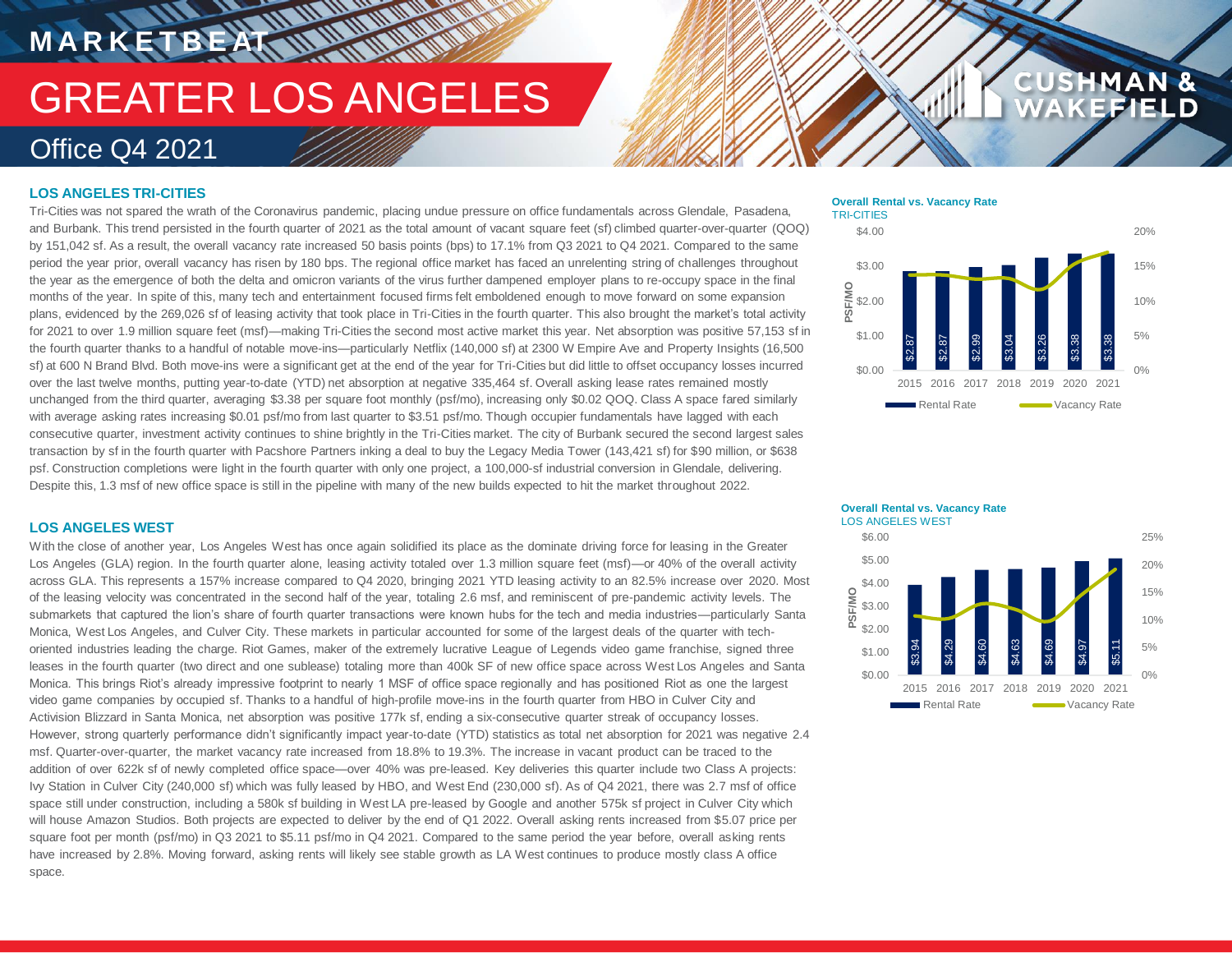# GREATER LOS ANGELES

### Office Q4 2021

**M A R K E T B E AT**

### **MARKET STATISTICS**

| <b>SUBMARKET</b>             | <b>INVENTORY</b><br>(SF) | SUBLET VACANT DIRECT VACANT<br>(SF) | (SF)       | <b>OVERALL</b><br><b>VACANCY</b><br><b>RATE</b> | <b>CURRENT QTR</b><br><b>OVERALL NET</b><br><b>ABSORPTION (SF)</b> | <b>YTD OVERALL NET</b><br><b>ABSORPTION (SF)</b> | <b>YTD LEASING</b><br><b>ACTIVITY (SF)</b> | <b>UNDER</b><br>CONSTRUCTION (SF) | <b>OVERALL</b><br><b>ASKING RENT</b><br>(ALL CLASSES)* | <b>OVERALL</b><br><b>ASKING RENT</b><br>(CLASS A)* |
|------------------------------|--------------------------|-------------------------------------|------------|-------------------------------------------------|--------------------------------------------------------------------|--------------------------------------------------|--------------------------------------------|-----------------------------------|--------------------------------------------------------|----------------------------------------------------|
| Los Angeles Downtown CBD     | 27,750,804               | 355,276                             | 6,029,615  | 23.0%                                           | $-114,643$                                                         | $-597,201$                                       | 528,663                                    | $\mathbf 0$                       | \$3.75                                                 | \$3.90                                             |
| Los Angeles Downtown Non-CBD | 11,311,640               | 290,783                             | 3,091,478  | 29.9%                                           | $-45,685$                                                          | $-264,291$                                       | 585,059                                    | 214,000                           | \$3.96                                                 | \$4.63                                             |
| Mid-Wilshire                 | 13,011,055               | 210,731                             | 3,640,843  | 29.6%                                           | $-72,967$                                                          | $-177,850$                                       | 379,384                                    | 186,524                           | \$3.20                                                 | \$3.12                                             |
| Los Angeles West             | 55,994,193               | 1,451,113                           | 9,335,265  | 19.3%                                           | 177,344                                                            | $-2,370,709$                                     | 4,216,811                                  | 2,651,507                         | \$5.11                                                 | \$5.34                                             |
| Los Angeles North            | 31,320,695               | 294,520                             | 4,627,488  | 15.7%                                           | 63,431                                                             | $-434,617$                                       | 1,868,746                                  | $\mathbf{0}$                      | \$2.63                                                 | \$2.78                                             |
| Los Angeles South            | 31,995,455               | 757,172                             | 7,356,395  | 25.4%                                           | $-158,743$                                                         | $-716,938$                                       | 1,889,572                                  | 60,000                            | \$3.16                                                 | \$3.42                                             |
| <b>Tri-Cities</b>            | 24,756,221               | 406,226                             | 3,830,348  | 17.1%                                           | 57,153                                                             | $-335,464$                                       | 928,132                                    | 1,346,411                         | \$3.38                                                 | \$3.51                                             |
| San Gabriel Valley           | 12,568,280               | 99,583                              | 1,204,863  | 10.4%                                           | 19,775                                                             | 181,088                                          | 445,487                                    | 62,000                            | \$2.30                                                 | \$2.56                                             |
| <b>GRAND TOTAL</b>           | 208,708,343              | 3,865,404                           | 39,116,295 | 20.6%                                           | $-74,335$                                                          | $-4,638,573$                                     | 10,841,854                                 | 4,520,442                         | \$3.75                                                 | \$4.05                                             |

1AN &<br>FIELD

**CUSHM** 

*\*Rental rates reflect full service asking \$psf/mo.*

### **KEY LEASE TRANSACTIONS Q4 2021**

| <b>PROPERTY</b>                                     | <b>SUBMARKET</b>                    | <b>TENANT</b>                   | <b>RSF</b> | <b>TYPE</b> |
|-----------------------------------------------------|-------------------------------------|---------------------------------|------------|-------------|
| 800 N Brand Boulevard                               | LA Tri-Cities   Glendale            | ServiceTitan                    | 215.647    | Renewal*    |
| 12101 Olympic Boulevard   West Edge                 | LA West   West Los Angeles          | <b>Riot Games</b>               | 199.882    | <b>New</b>  |
| 110 East 9th Street   California Market Center DTLA | LA Downtown NCBD   Fashion District | Forever 21                      | 150.869    | <b>New</b>  |
| 100 S Nash Street                                   | LA South   El Segundo/Beach Cities  | LA Chargers                     | 145,000    | <b>New</b>  |
| 3301 Exposition Boulevard   Lantana South           | LA West   Santa Monica              | <b>Riot Games</b>               | 133.436    | <b>New</b>  |
| 4676 Admiralty Way   Marina Towers South            | LA West   MDR/Venice                | <b>USC Information Sciences</b> | 127,000    | Renewal*    |
|                                                     |                                     |                                 |            |             |

*\*Renewals not included in leasing statistics.*

### **KEY SALES TRANSACTIONS Q4 2021**

| <b>PROPERTY</b>                                     | <b>SUBMARKET</b>                         | <b>SELLER   BUYER</b>                                 | <b>SF</b> | <b>PRICESS PSF</b> |
|-----------------------------------------------------|------------------------------------------|-------------------------------------------------------|-----------|--------------------|
| 1515 West 190th Street   South Bay Center           | LA South   190th Street Corridor         | The Blackstone Group L.P.   The Ruth Group            | 210,051   | \$41.2M   \$196    |
| 2600 West Olive Avenue   Legacy Media Tower         | LA Tri-Cities   Burbank - Media District | Granite Properties, Inc.   Pacshore Partners          | 143.421   | \$90.0M   \$628    |
| 680-690 Knox Street   The Knox                      | LA South   190th Street Corridor         | Wilshire Capital Partners   REDA                      | 108.161   | \$27.5M \$254      |
| 3000 Robertson Boulevard   South Robertson Building | LA West   West Los Angeles               | Watt Investment Partners   Pendulum Property Partners | 105,000   | $$56.0M$$   \$533  |

### **KEY CONSTRUCTION COMPLETIONS YTD 2021**

| <b>PROPERTY</b>                                           | <b>SUBMARKET</b>                   | <b>MAJOR TENANTS</b> |         | <b>OWNER / DEVELOPER</b>          |
|-----------------------------------------------------------|------------------------------------|----------------------|---------|-----------------------------------|
| 888 Douglas Street   The District                         | LA South   El Segundo/Beach Cities | Bevond Meat, L'Oreal | 388,989 | Hackman Capital   Hackman Capital |
| 900 District Drive   NFL Media Building at Hollywood Park | LA South   LAX/Century Boulevard   | NFL Media            | 379,064 | The Kroenke Group   Wilson Meany  |